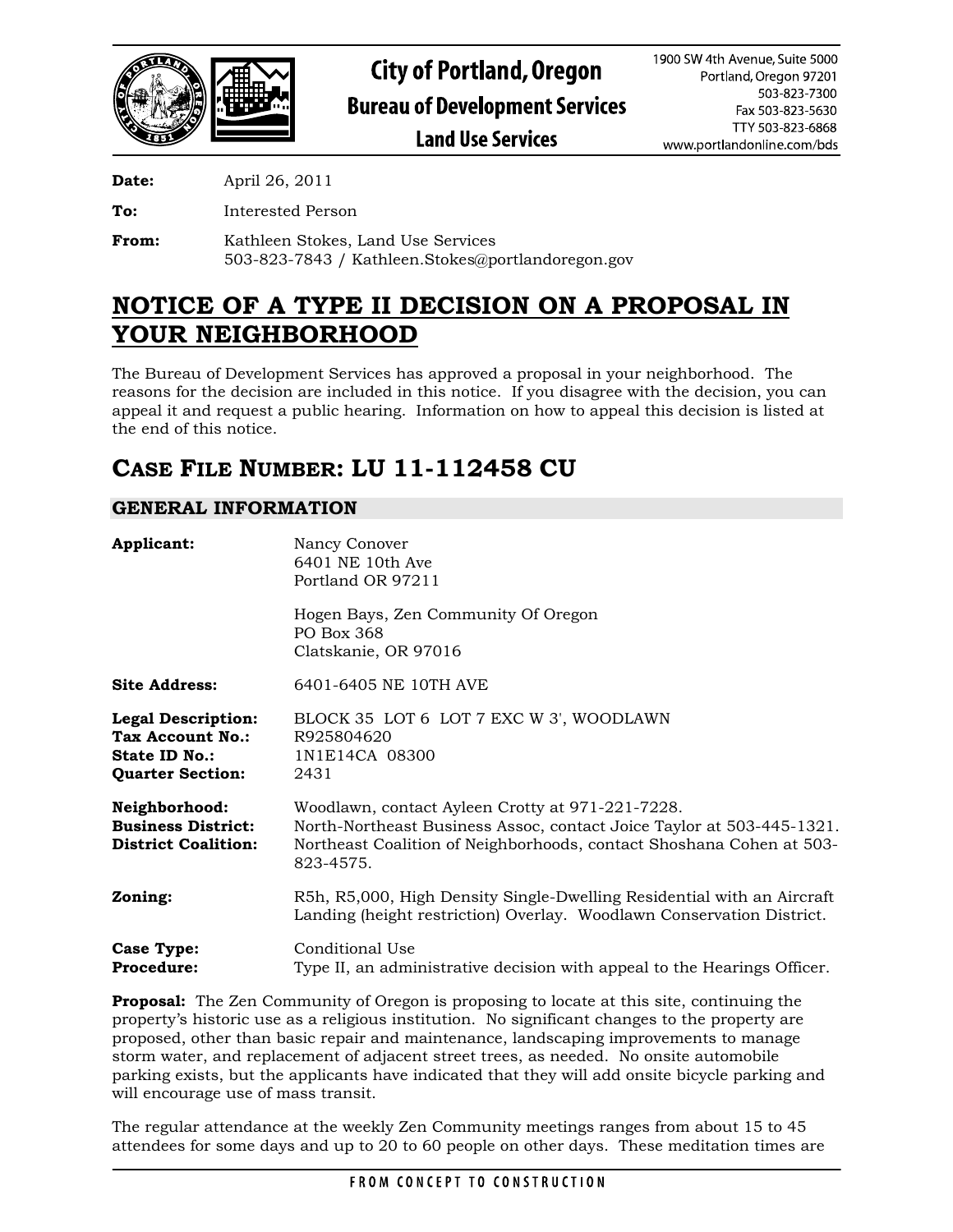scheduled on Tuesday, Thursday and Sunday evenings, from 7 to 10 pm, and on Tuesday mornings, from 6:30 to 7:30 am. Monthly workshops that average 40 to 100 people are held on Saturdays, from 8 am to 5 pm. A monthly Friday evening event, from 7 to 9 pm, is planned for the future and is expected to attract about the same number of people. One special event that occurs annually was held on a Saturday, from 8 am to 8 pm and attracted 150 attendees.

## **Relevant Approval Criteria:**

In order to be approved, this proposal must comply with the approval criteria of Title 33. The relevant criteria are: 33.815.105 A-E, Institutional and Other Uses in R Zones.

# **ANALYSIS**

**Site and Vicinity:** The applicant's site is a 9,773 square-foot parcel, that is located on the northwest corner of the intersection of NE Highland Street and NE 10th Avenue. The property is developed with a two-story church building that was constructed in the 1890s. (County records report that it was built in 1896, but the applicants and the City's historic records state that the site has been in use, continuously, as a community church since 1891). Originally known as the Woodlawn Methodist-Episcopalian Church, the building also served the Russian Orthodox community for a time and has an eastern cross, extant, at the top of the steeple. The last previous group to occupy the building was the Church of the Living God.

The building is located in the southeast corner of the property and is surrounded on the north and west by an open, undeveloped area. The first level of the church building consists of a day-light "basement," with a kitchen and community room. The second level contains an office and the sanctuary or main assembly area. The building is described in the City's Historic Resource Inventory as "rural gothic" and includes many period architectural details, such as a bell tower, with a pyramidal, bellcast roof and a round window with quatrefoil tracery. Several narrow, vertically-oriented, one-over-one double-hung windows have framing that includes the suggestion of a pointed arch over each window.

In the R5-zoned area around the site, development generally consists of single-dwelling residences. Between the south side of Rosa Parks Way and the north side of Holman Street, west of Durham Avenue, there are 66 residences that were constructed over a period of more than a hundred years, from 1888 through 2006. About 23 of the homes were constructed in 1950 or later, but the majority were built in the first three decades of the 1900s. The chuch appears to predate all but four of the residences in the immediate vicinity.

**Zoning:** The site is zoned R5, High Density Single-Dwelling Residential. This zone is intended to accommodate single-dwelling development, with an average of one unit per 5,000 square feet of site area. Institutional Uses are allowed, when approved as Conditional Uses. Institutional Uses are subject to special development standards, found in Section 33.110.245, which are intended to ensure that institutional development is compatible with residential development in the area and that negative impacts on the surrounding residential area are limited.

This site also has an "h" or Aircraft Landing Overlay. The provisions of this overlay zone, that limit the height of structures within the aircraft landing approach patterns for the Portland International Airport, are not relevant to this proposal.

The site is located within the boundaries of the Woodlawn Conservation District. Conservation District designations are intended to preserve collections of individual resources that are of historical or cultural significance at the local or neighborhood level. If any development or modifications to existing development occur on the site, the development must meet the requirements of the Community Design Standards, or be approved through Historic Design Review.

**Land Use History:** City records indicate there are no prior land use reviews for this site.

**Agency Review:** A "Notice of Proposal in Your Neighborhood" was mailed **February 28, 2011**. The following Bureaus have responded with no issues or concerns. Agencies that provided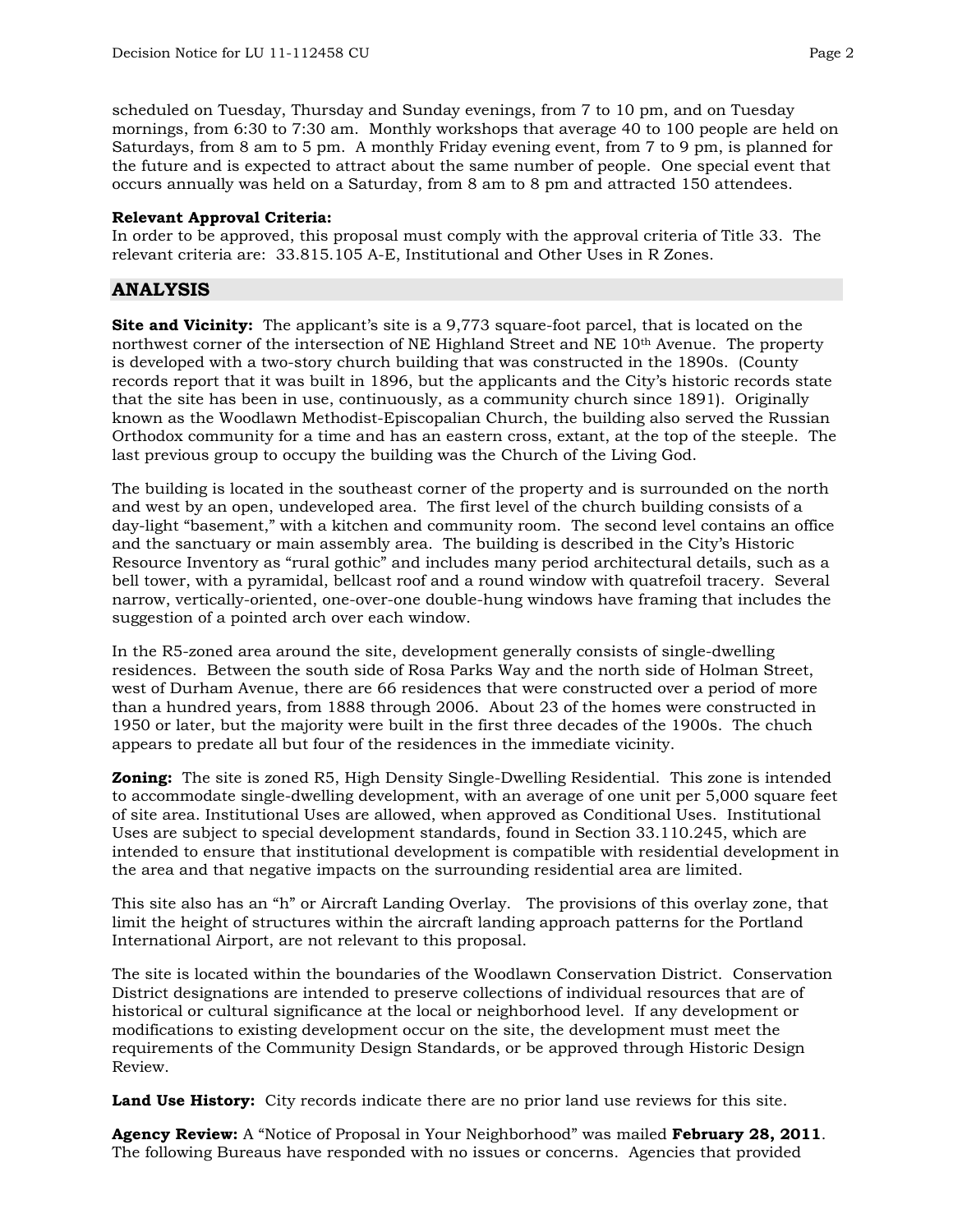written comments are noted with exhibit numbers. The other agencies provided electronic responses of "no concerns":

- Environmental Services noted that the applicants are proposing voluntary storm water management through landscaping improvments and advised that the group may be able to qualify for financial grants that are available to help with projects like this (Exhibit E-1).
- Transportation Engineering provided an analysis of potential impacts on the transportation system, which is contained in the findings for Criteria D. 1 and 2, below (Exhibit E-2).
- Water Bureau provided information on the existing water service for the site (Exhibit E-3).
- Fire Bureau
- Police Bureau stated that they are capable of serving the proposed use at this time (Exhibit E-4).
- Site Development Section of BDS
- Life Safety Plan Review Section of BDS.
- Parks-Forestry Division

**Neighborhood Review:** A Notice of Proposal in Your Neighborhood was mailed on February 28, 2011. One written responses was received from the Secretary of the Woodlawn Neighborhood Association, noting support of the proposed remodel and use of the property (Exhibit F-1).

# **ZONING CODE APPROVAL CRITERIA**

#### **33.815.105: Institutional And Other Uses In R Zones**

**33.815.040 Review Procedures** The procedure for reviews of conditional uses depends on whether the applicant is proposing a new conditional use, changing to another type of conditional use, or modifying development at an existing conditional use. The review procedure may also depend upon the type of use that is being proposed. This proposal is for an addition to floor area that is greater than 1,500 square feet, but less than 10% of the overall floor area for the campus, and so requires approval through a Type II Conditional Use Review.

**33.815.105 Approval Criteria for Non Household Living Uses in R Zones** These approval criteria apply to most conditional uses in R zones. The approval criteria allow institutions and other non household living uses in a residential zone which maintain or do not significantly conflict with the appearance and function of residential areas. The approval criteria are:

- **A. Proportion of Household Living uses.** The overall residential appearance and function of the area will not be significantly lessened due to the increased proportion of uses not in the Household Living category in the residential area. Consideration includes the proposal by itself and in combination with other uses in the area not in the Household Living category and is specifically based on:
	- 1. The number, size, and location of other uses not in the Household Living category in the residential area; and
	- 2. The intensity and scale of the proposed use and of existing Household Living uses and other uses.

**Findings:** The residential area includes residentially-zoned properties within several blocks of the site, beginning at NE Rosa Parks Way, to the north, and extending to NE Ainsworth Street to the south, west to NE  $7<sup>th</sup>$  Avenue and east to NE  $13<sup>th</sup>$  Avenue. This area includes properties that are zoned for single-dwelling residential uses. The applicant reports that there are no other nonhousehold living uses in the area.

A church has reportedly existed on this site for 120 years. The Zen Community of Oregon proposes to continue this historic use of the property. There will be no change in the number, size or location of nonhousehold uses. The expected frequency of events and the numbers of attendants are very similar to the previous use of the site. The pastor of the most recent previous group to have a religious institution on the site provided information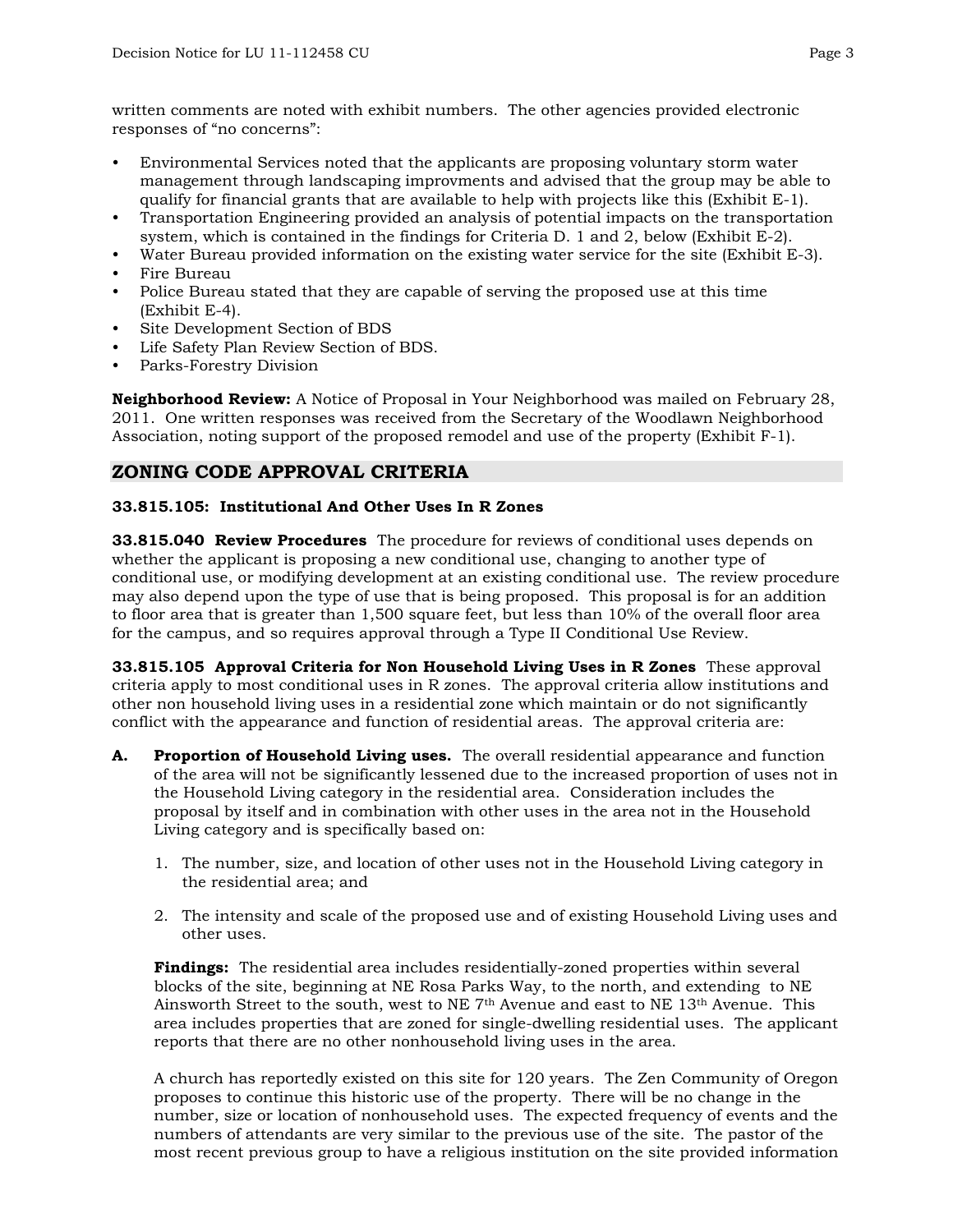indicating that the church was used at least three times per week for services, meetings, classes and discussions, with 40 to 60 people in attendance. The church also had a minimum of 12 events per year that had 150 people in attendance. The applicants reported that in 2010 their regular meeting attendance ranged from 20 to 60 people and they held monthly events that attracted from 40 to 100 participants. About once a year, the applicants' group also has a day long event that brings about 150 people. These numbers indicate that the activities that the applicant would have at this location are in keeping with the those that were reported for the previous use of the facility. Therefore, there is not expected to be any change in the proportion of uses that are not in the household living category in the residential area and there will be no significant increase in the intensity or the scale of the use. These criteria are met.

## **B. Physical compatibility.**

1. The proposal will preserve any City-designated scenic resources; and

**Findings:** City-designated scenic resources are protected with an "s" or Scenic Resource Overlay Zone. There are no City-designated scenic resources at the site or adjacent to the site, therefore, this criterion does not apply.

- 2. The proposal will be compatible with adjacent residential developments based on characteristics such as the site size, building scale and style, setbacks, and landscaping; or
- 3. The proposal will mitigate differences in appearance or scale through such means as setbacks, screening, landscaping, and other design features.

**Findings:** The approval criteria require that either 2 or 3 must be met. The architecture of institutional uses is often substantially different from residential architecture, based on characteristics such as site size, building scale and style. The existing building is located closer to the street lot lines than would be allowd by the Code for new development. However, the structure represents a historic element of this neighborhood that predates most of the homes in the area. No changes are proposed to the building or the development on the site, aside from repair of the structure and the addition of bicycle parking and landscaping in the yard. The existing development complements the residential developments and contributes to the character of the adjacent community. Therefore, this criterion is met.

- **C. Livability.** The proposal will not have significant adverse impacts on the livability of nearby residential zoned lands due to:
	- 1. Noise, glare from lights, late-night operations, odors, and litter; and
	- 2. Privacy and safety issues.

**Findings:** No significant adverse impacts related to noise, glare from lights, late-night operations, odors or litter are expected to result from this proposal, as the group will primarily use the site as a location for silent meditation and religious services, as well as study groups and community meetings. In the narrative provided for this review, it was stated that, generally, activities will not be able to be heard outside of the building. Events are not scheduled to last later than 10 pm, so there will not be any late night activities. The existing safety lighting will continue to be used, which will discourage criminal activity, without causing any excessive glare for neighbors. No odors will be generated and the group will maintain the property to prevent any problems from litter. No activities are planned that would create any impacts on the privacy of adjacent neighbors. Therefore, these criteria are met.

## **D. Public services.**

1. The proposed use is in conformance with the street designations of the Transportation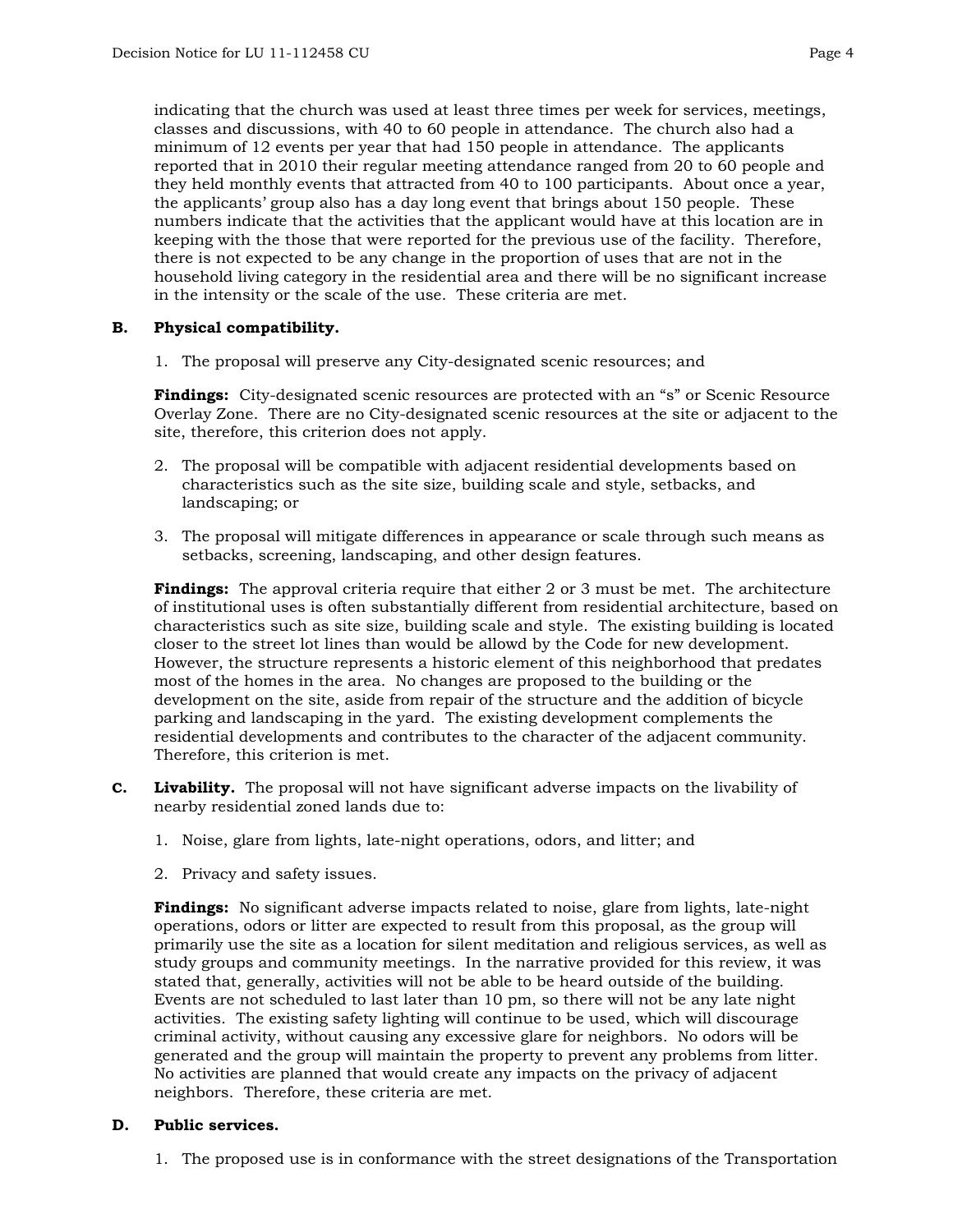Element of the Comprehensive Plan;

2. The transportation system is capable of supporting the proposed use in addition to the existing uses in the area. Evaluation factors include street capacity, level of service, and other performance measures; access to arterials, connectivity; transit availability; on-street parking impacts; access restrictions;, neighborhood impacts; impacts on pedestrian, bicycle, and transit circulation; safety for all modes; and adequate transportation demand management strategies;

**Findings:** Portland Transportation/Development Review reviewed this proposal for its conformance with adopted policies, street designations, Title 33 Approval Criteria, Title 17, and for potential impacts upon transportation services. Transportation's analysis is contained below:

*"Street Classifications The subject site has frontages along two streets, NE Highland and NE 10th Ave, which are classified as Local Service streets for all modes in the City's Transportation System Plan (TSP).* 

*The proposed (continuous) religious institution use is supportive of the street designations of these streets. The TSP states that, "Local Service streets provide local circulation for traffic, pedestrians and bicyclists". The proposed development on the site supports or enhances the above referenced street designations. The TSP also states that, "Local Service Traffic Streets are intended to distribute local traffic and provide access to local residences or commercial uses." The continued religious institution use of the site will not impact the distribution of local traffic throughout the area; patrons of the Zen Community of Oregon facility will utilize NE Highland, NE 10th Ave, as well as other surrounding local service streets to access the site.* 

#### *Street capacity/level of service*

*A transportation impact study (TIS) was not prepared and submitted in conjunction with the proposed Conditional Use application. The Trip Generation Manual from the Institute of Transportation Engineers (ITE) does not have any comparable trip generation data for the proposed use, only for more traditional churches. Given the lack of regularly scheduled church-like services (masses), the primary generator of vehicular trips to/from a conventional church site, the proposed use does not qualify as the identified church land use category in the ITE. However, based on the information that has been supplied by the applicant describing the programming for Zen Community of Oregon, it is evident that the majority of the programs at this new site are predominantly class-like, meetings and workshops in nature. The weekly and regularly scheduled programs will be beyond the traditional morning and evening peak hour of travel, which are the timeframes wherein, transportation impacts associated with land use proposals are measured in relation to street capacity and intersection level of service.* 

*The number of vehicles likely to access the proposed facility at any given time, and especially during the morning or afternoon peak hour times will be minimal. Accordingly, the resulting insignificant number of vehicle trips to the area will not impact the existing transportation system. The area's intersections are not expected to operate at a diminished capacity as a result of this proposal.* 

#### *Access to arterials*

*The subject site is located in close proximity to NE Martin Luther King Jr Blvd to the west, and NE Dekum to the north, both arterial streets in the City's transportation system.* 

#### *Connectivity*

*The subject site is located within a robust street grid pattern that meets City connectivity spacing requirements.*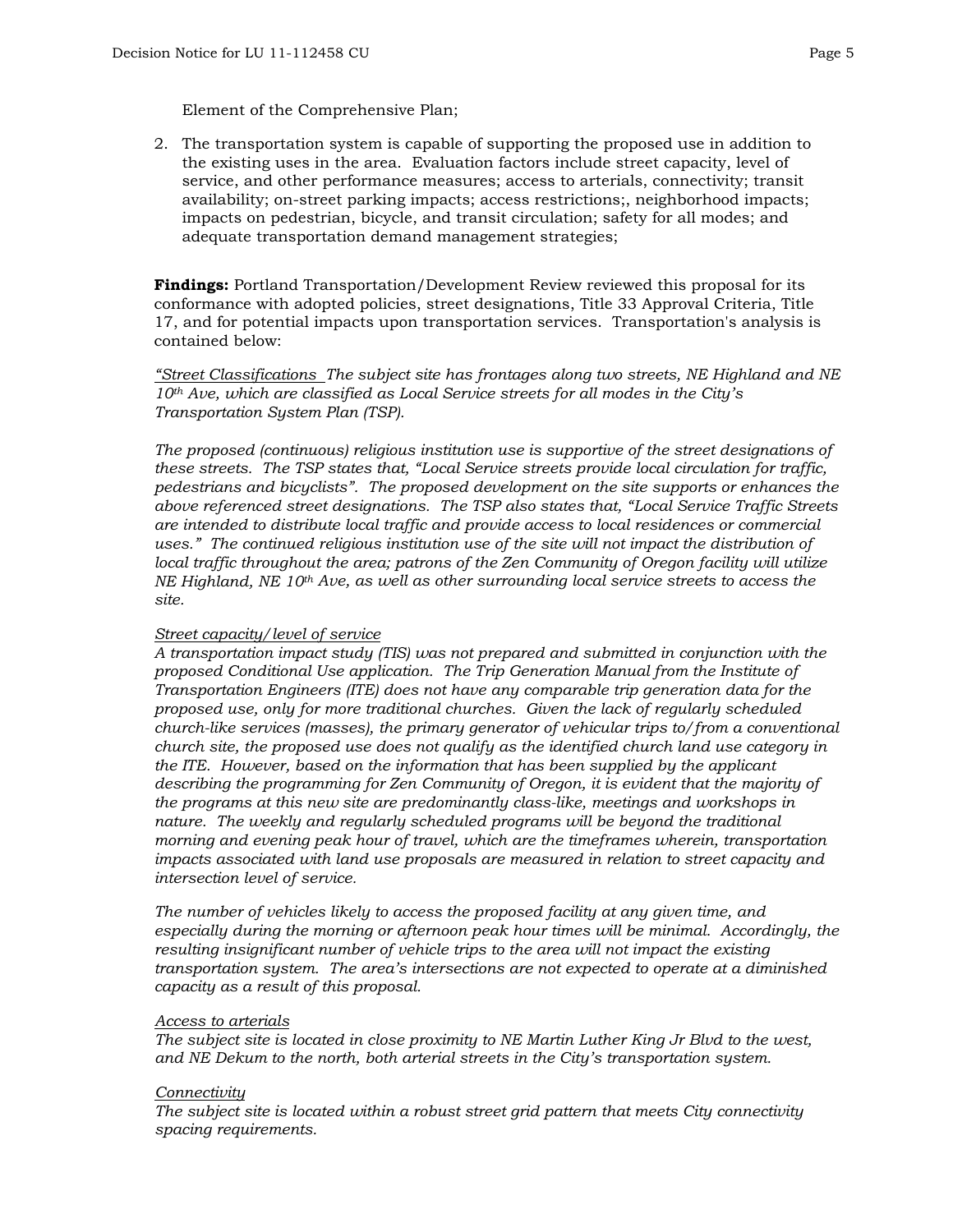#### *Transit availability*

*The site is currently indirectly served by Tri-Met bus lines #6 (Martin Luther King Jr Blvd) along NE Martin Luther King Jr Blvd, west of the site, #75 (Lombard/Cesar E Chavez Blvd) along NE Dekum, north of the site, and #8 (Jackson Park/NE 15th) along NE 15th Ave, east of the site.* 

#### *On-street parking/neighborhood impacts*

*PBOT staff had initial concerns with regard to the proposed use since there are no on-site parking opportunities and that all patrons to the Zen Community of Oregon will need to utilize nearby on-street parking spaces. PBOT directed the applicant to conduct a parking survey and collect data to determine the number of available on-street parking spaces and demonstrate that the demand in relation to existing and proposed uses, do not exceed the supply.* 

*Using standard traffic engineering practices for collecting such data, the applicant conducted the parking survey during typical times when on-street parking demand is at its peak, as well as during the times of some of Zen's regularly scheduled events. The data collected included during the weekdays as well as during the weekend. The surveyed area included a realistic parking/walking distance of no further than one full block away from the subject site (in all directions). Within the surveyed area, the applicant calculated/counted that there is an on-street parking supply of 45 spaces, which PBOT staff concurs. During the various times/days that the survey was conducted, the most number of vehicles utilizing the surveyed area's on-street parking supply was 16 (the fewest number of observed parked vehicles was 13). The data collected therefore indicates that there is not a high demand for on-street parking in the area, since even during the period when most vehicles were parked*  in the area, 65% of the on-street parking supply remained available. It should be noted that *the applicant's survey revealed that the street frontage that was most frequently observed to have the least number of parked vehicles and the longest unobstructed curb length to accommodate parked vehicles, was along the site's frontages.* 

*Since the Zen Community of Oregon is currently operating at a different location (in southeast Portland), the applicant easily conducted a participant survey to determine the existing travel mode split. Said survey revealed that approximately 60% travel by car, and the remaining 40% of patrons arrive by mass transit, bicycling or walking. The applicant expects a similar mode split by patrons at the new location.* 

*Realistically, given the programming information provided and the parking survey conducted, when the proposed Zen Community of Oregon is conducting its regularly scheduled weekly event which attracts the highest average attendance, there will be a sufficient number of on-street parking opportunities along the area's streets and within a limited distance away from the subject site, considering the current (and expected travel mode split).* 

*The applicant has identified one event that is scheduled for once a year that has attracted a significantly greater number of attendees than is typically expected during the regularly scheduled programs. This event was a full day (12 hours) event, but did not attract all of the attendees at one time or even throughout most of the event. Attendees will need to park beyond the surveyed area for this once/year event, which includes similar residential development as included in the surveyed area. Though on-street parking demand will be greater during this one event as compared with regularly scheduled programs, this impact is not considered to be a long term, normal significant impact to the neighborhood.* 

#### *Access restrictions*

*PBOT has no access restriction concerns related to the proposed project. The site does not have any existing access points, and the applicant is not proposing any new access points onto the site.*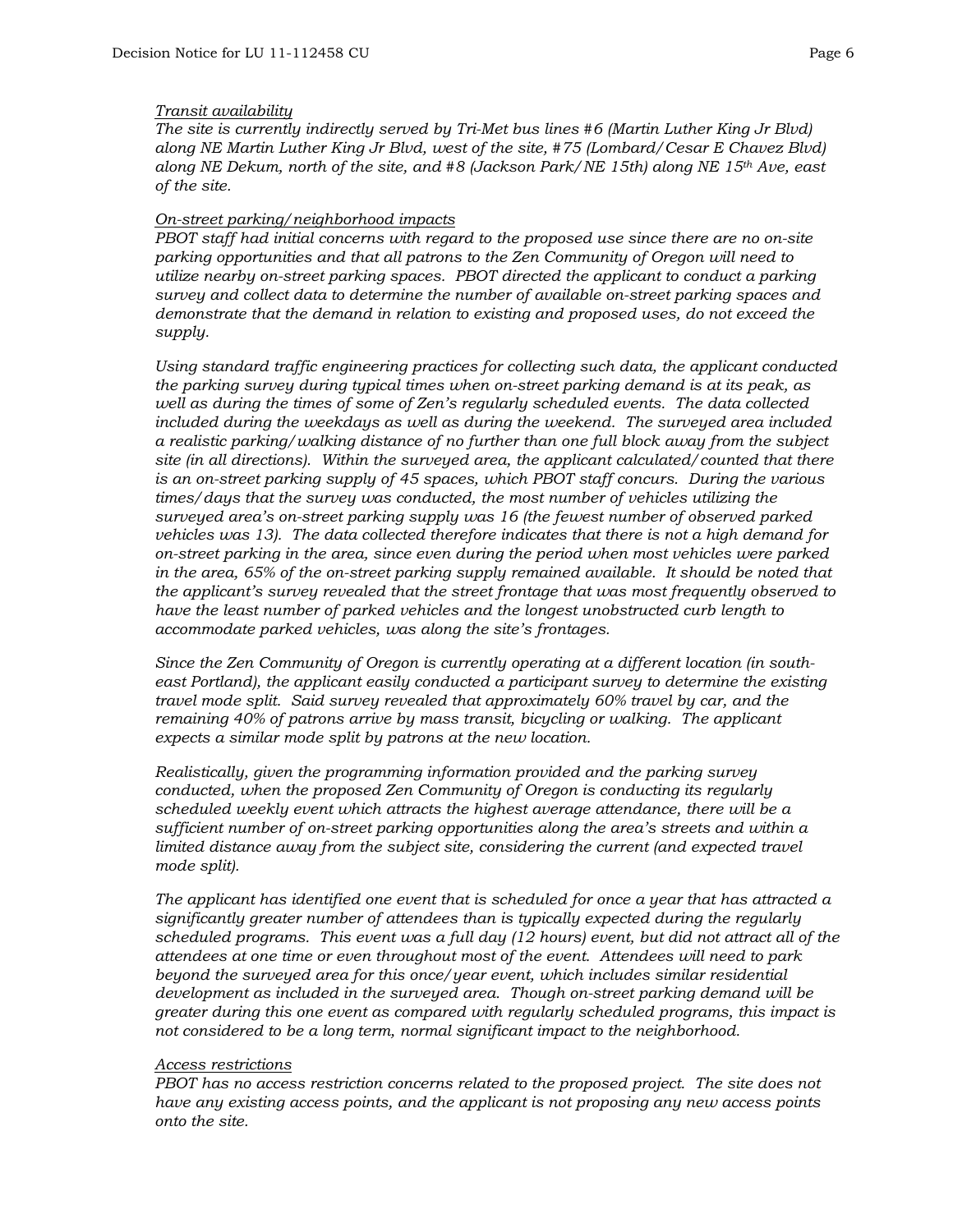## *Impact on pedestrian, bicycle, and transit circulation*

*The site's frontage is improved to City standards. There will be no impact on pedestrian circulation in relation to the proposed religious institution. There is no reason to believe that the continued use of the site as a religious institution will have impacts to either bicycle or transit circulation.* 

## *Safety for all modes*

*.* 

*No significant negative safety impacts are expected with this proposal on any mode of the transportation system.* 

*Adequate Transportation Demand Management (TDM) strategies*

*The applicant has included several measures to mitigate for impacts in relation to the proposed (continued) use. Though PBOT has not identified any transportation-related impacts, which is typically why a Traffic Demand Management Plan (TDMP) is proposed, PBOT staff suggests that the applicant implement a TDMP to ensure that the proposed new Zen Community of Oregon facility does not result in significant impacts to the area's transportation system, on-street parking or surrounding neighborhood.* 

*The applicant should provide the following TDM measures in relation to the proposed project:* 

- *Promote alternative means of travel to Zen's patrons.*
- *Encourage ridesharing/carpooling to those Zen patrons that must drive to the site.*
- *Provide mass transit information/promotional materials to Zen patrons.*
- *Provide contact information to area neighbors, and the area's neighborhood association to facilitate communication between Zen and the community.*
- *Offer to attend regularly scheduled neighborhood association meetings to discuss Zen's operations and any concerns/issues experienced by residents throughout the area.*
- *Communicate the scheduling of special events to residents in the immediate area and with the area's neighborhood association.*

• *Look for on-site parking opportunities on nearby commercial lots and obtain parking agreements with said neighboring commercial lots.* 

• *A formal copy of the applicant's TDM Plan shall be signed, dated and provided to BDS staff to be retained in the project file. Said document shall be submitted within 30 days of approval from the City for this proposed land use request.* 

*In summary, and as evaluated above, transportation system is capable of supporting the proposed use in addition to the existing uses in the area.* 

CONCLUSION: As discussed above, in the analysis by PBOT, these criteria can be met with a condition that requires submittal of a Transportation Demand Management Plan containing the previously identified measures, to BDS staff, within 30 days of the City's approval of this Conditional Use request.

3. Public services for water supply, police and fire protection are capable of serving the proposed use, and proposed sanitary waste disposal and stormwater disposal systems are acceptable to the Bureau of Environmental Services.

**Findings:** The City's other service agencies evaluated this proposal and found that public services are adequate to serve the proposed use. Therefore, this criterion is met.

**E. Area plans.** The proposal is consistent with any area plans adopted by the City Council such as neighborhood or community plans.

**Findings:** This site is within the boundaries of the Albina Community Plan and the Woodlawn Neighborhood Plan. According to the history of the Woodlawn Neighborhood, contained in the area plan, this district was developing rapidly in the late 1800s. Woodlawn was absorbed by the City Of Albina in 1887, and Albina was, in turn, annexed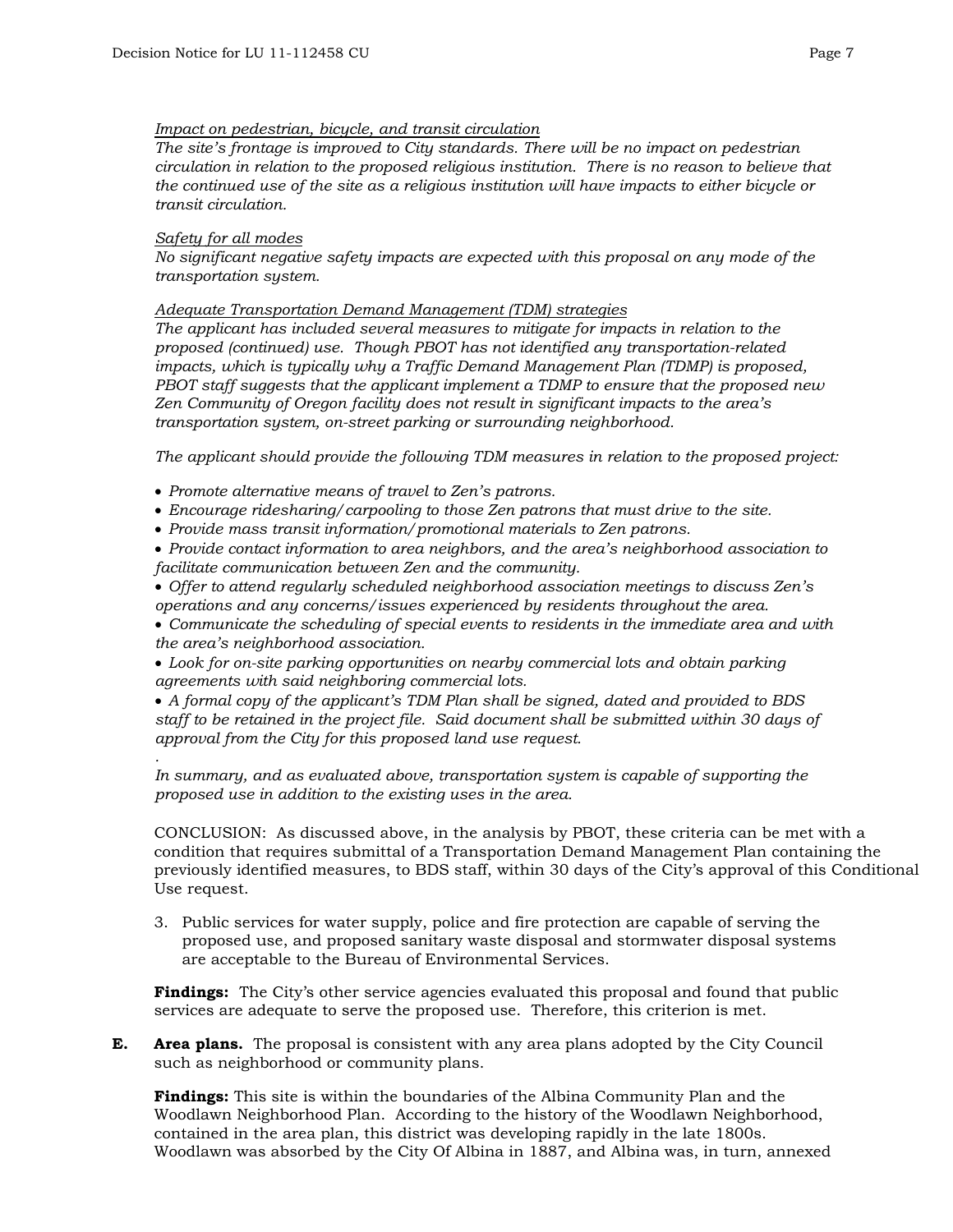into the City of Portland in 1891, the same year that the church was constructed. Although none of the policies or objectives of these plans are directly related to this use, continuing the historic use at this site, preserving the historic structure and improving the appearance of the building and grounds is consistent with the focus of the adopted plans, to improve and strengthen the neighborhood environment and identity. Therefore, this criterion is met.

# **DEVELOPMENT STANDARDS**

Unless specifically required in the approval criteria listed above, this proposal does not have to meet the development standards in order to be approved during this review process. The plans submitted for a building or zoning permit must demonstrate that all development standards of Title 33 can be met, or have received an Adjustment or Modification via a land use review prior to the approval of a building or zoning permit.

# **CONCLUSIONS**

All of the relevant approval criteria for the requested Conditional Use Review can be met. There will be no change in the proportion of nonhousehold living uses in the residential area and the intensity of the use is not expected to vary significantly from the historic use of the property. No changes to the historic structure and the property are proposed, beyond upkeep and improvements and the addition of landscaping. No impacts are expected to occur on the livability of the residential area. With the requirement for the implementation of Transportation Demand Management practices, no additional burden is expected to be placed on the transportation system or other public services. The proposed use of the site is generally consistent with and supportive of the adopted area plans. The Conditional Use can be approved to allow the Zen Community of Oregon to locate on this site, with the condition requiring that the TDM plan be implemented and a copy of the plan be submitted within 30 days of this approval.

# **ADMINISTRATIVE DECISION**

Approval of a Conditional Use Review to establish The Zen Community of Oregon as a religious institution at this location, in general compliance with the approved site plan, Exhibit C-1, signed and dated April 22, 2011, subject to the following condition:

- A The applicant shall create and impletment a Transportation Demand Management (TDM) Plan. A signed/dated copy of the plan must be submitted to BDS staff, within 30 days of the City's approval of this Conditional Use Review. The TDM Plan must include provisions to address the following elements:
	- Promote alternative means of travel to the Zen Community of Oregon's members.
	- Encourage ridesharing/carpooling to those members that must drive to the site.
	- Provide mass transit information/promotional materials to members.
	- Provide contact information to area neighbors, and the area's neighborhood association to facilitate communication between Zen and the community.
	- Offer to attend regularly scheduled neighborhood association meetings to discuss the Zen Community's operations and any concerns/issues experienced by residents throughout the area (at least twice each year).
	- Communicate the scheduling of special events to residents in the immediate area and with the area's neighborhood association.
	- Look for on-site parking opportunities on nearby commercial lots and obtain parking agreements with said neighboring commercial lots, if possible.

#### **Staff Planner: Kathleen Stokes**

**Decision rendered by: \_\_\_\_\_\_\_\_\_\_\_\_\_\_\_\_\_\_\_\_\_\_\_\_\_\_\_\_\_\_\_\_\_\_\_\_\_\_\_\_\_\_\_\_ on April 22, 2011** 

By authority of the Director of the Bureau of Development Services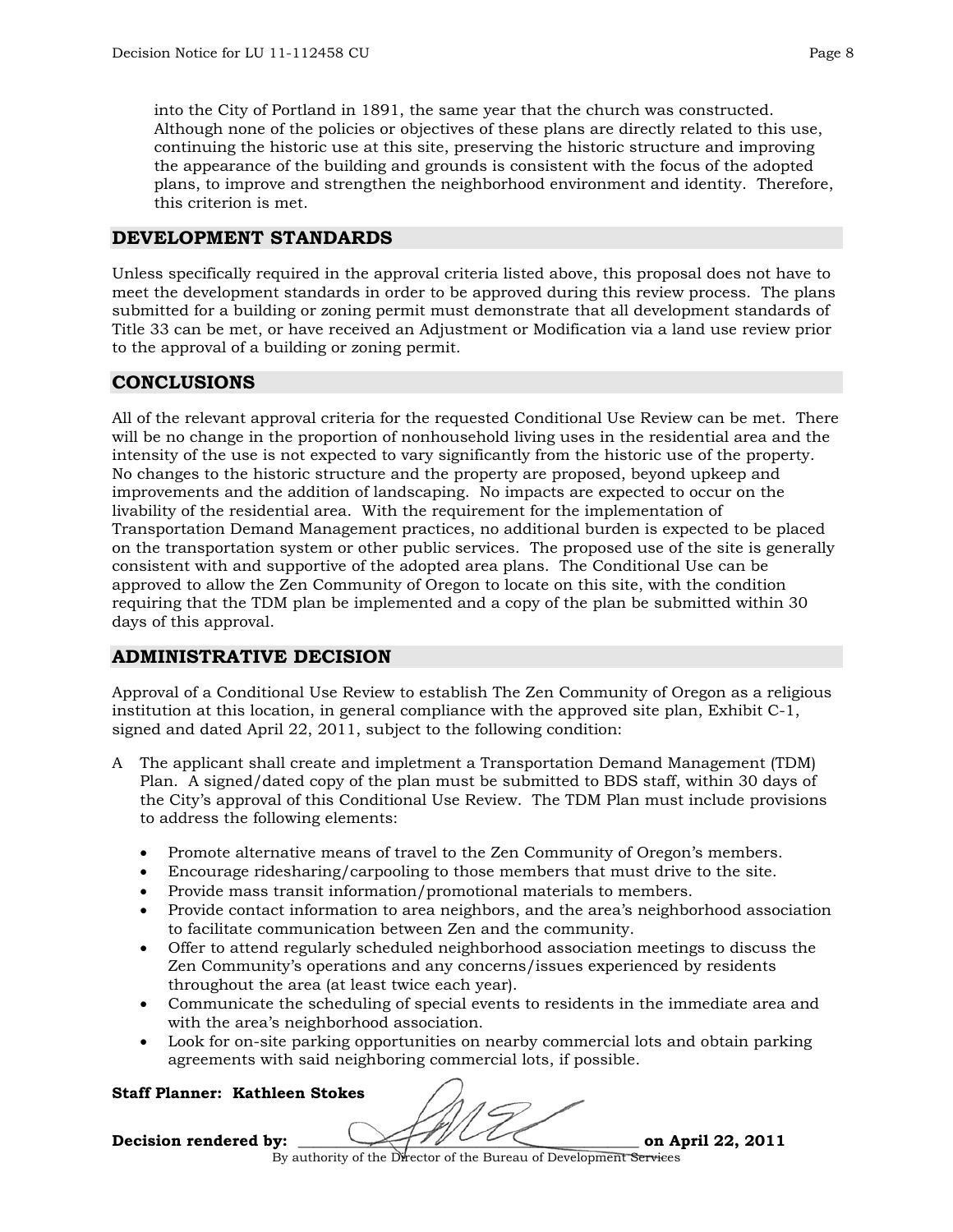#### **Decision mailed: April 26, 2011**

**About this Decision.** This land use decision is **not a permit** for development. Permits may be required prior to any work. Contact the Development Services Center at 503-823-7310 for information about permits.

**Procedural Information.** The application for this land use review was submitted on February 11, 2011, and was determined to be complete on February 24, 2011.

*Zoning Code Section 33.700.080* states that Land Use Review applications are reviewed under the regulations in effect at the time the application was submitted, provided that the application is complete at the time of submittal, or complete within 180 days. Therefore this application was reviewed against the Zoning Code in effect on February 11, 2011.

*ORS 227.178* states the City must issue a final decision on Land Use Review applications within 120-days of the application being deemed complete. The 120-day review period may be waived or extended at the request of the applicant. In this case, the applicant requested that the 120-day review period be extended, as stated with Exhibits A-3 and A-4. Unless further extended by the applicant, **the120 days will expire on: July 28, 2011.**

#### **Some of the information contained in this report was provided by the applicant.**

As required by Section 33.800.060 of the Portland Zoning Code, the burden of proof is on the applicant to show that the approval criteria are met. The Bureau of Development Services has independently reviewed the information submitted by the applicant and has included this information only where the Bureau of Development Services has determined the information satisfactorily demonstrates compliance with the applicable approval criteria. This report is the decision of the Bureau of Development Services with input from other City and public agencies.

**Conditions of Approval.** If approved, this project may be subject to a number of specific conditions, listed above. Compliance with the applicable conditions of approval must be documented in all related permit applications. Plans and drawings submitted during the permitting process must illustrate how applicable conditions of approval are met. Any project elements that are specifically required by conditions of approval must be shown on the plans, and labeled as such.

These conditions of approval run with the land, unless modified by future land use reviews. As used in the conditions, the term "applicant" includes the applicant for this land use review, any person undertaking development pursuant to this land use review, the proprietor of the use or development approved by this land use review, and the current owner and future owners of the property subject to this land use review.

**Appealing this decision.** This decision may be appealed to the Hearings Officer, which will hold a public hearing. Appeals must be filed **by 4:30 PM on May 10, 2011** at 1900 SW Fourth Ave. Appeals can be filed Tuesday through Friday on the first floor of the Development Services Center until 3 p.m. After 3 p.m. and Mondays, appeals must be submitted to the receptionist at the front desk on the fifth floor. **An appeal fee of \$250 will be charged**. The appeal fee will be refunded if the appellant prevails. There is no fee for ONI recognized organizations appealing a land use decision for property within the organization's boundaries. The vote to appeal must be in accordance with the organization's bylaws. Assistance in filing the appeal and information on fee waivers is available from BDS in the Development Services Center. Please see the appeal form for additional information.

The file and all evidence on this case are available for your review by appointment only. Please call the Request Line at our office, 1900 SW Fourth Avenue, Suite 5000, phone 503-823-7617, to schedule an appointment. I can provide some information over the phone. Copies of all information in the file can be obtained for a fee equal to the cost of services. Additional information about the City of Portland, city bureaus, and a digital copy of the Portland Zoning Code is available on the internet at [www.portlandonline.com](http://www.ci.portland.or.us/).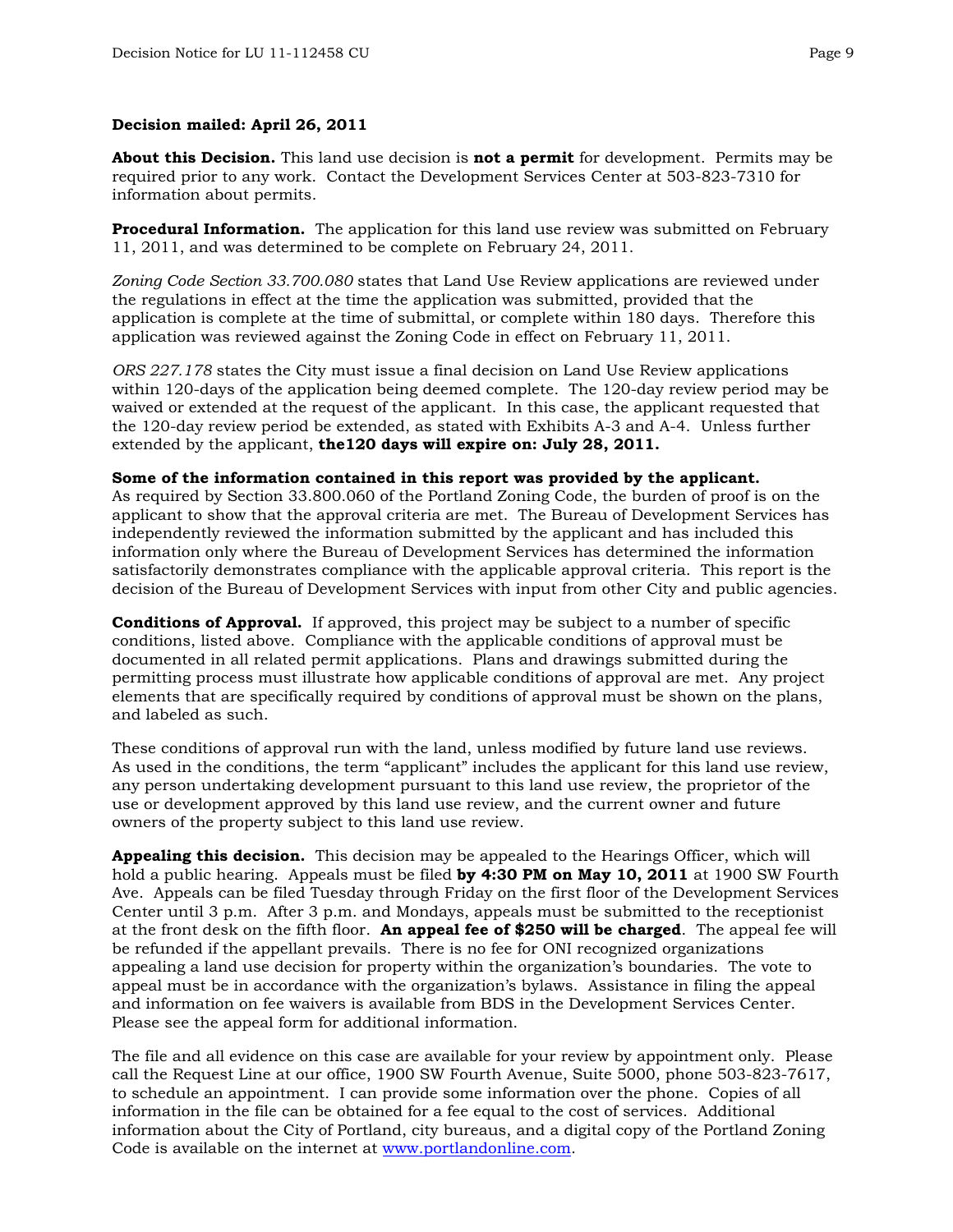**Attending the hearing.** If this decision is appealed, a hearing will be scheduled, and you will be notified of the date and time of the hearing. The decision of the Hearings Officer is final; any further appeal must be made to the Oregon Land Use Board of Appeals (LUBA) within 21 days of the date of mailing the decision, pursuant to ORS 197.620 and 197.830. Contact LUBA at 550 Capitol St. NE, Suite 235, Salem, Oregon 97301, or phone 1-503-373-1265 for further information.

Failure to raise an issue by the close of the record at or following the final hearing on this case, in person or by letter, may preclude an appeal to the Land Use Board of Appeals (LUBA) on that issue. Also, if you do not raise an issue with enough specificity to give the Hearings Officer an opportunity to respond to it, that also may preclude an appeal to LUBA on that issue.

## **Recording the final decision.**

If this Land Use Review is approved the final decision must be recorded with the Multnomah County Recorder. A few days prior to the last day to appeal, the City will mail instructions to the applicant for recording the documents associated with their final land use decision.

- *Unless appealed,* The final decision may be recorded on or after **May 11, 2011 (the day following the last day to appeal).**
- A building or zoning permit will be issued only after the final decision is recorded.

The applicant, builder, or a representative may record the final decision as follows:

- By Mail: Send the two recording sheets (sent in separate mailing) and the final Land Use Review decision with a check made payable to the Multnomah County Recorder to: Multnomah County Recorder, P.O. Box 5007, Portland OR 97208. The recording fee is identified on the recording sheet. Please include a self-addressed, stamped envelope.
- In Person: Bring the two recording sheets (sent in separate mailing) and the final Land Use Review decision with a check made payable to the Multnomah County Recorder to the County Recorder's office located at 501 SE Hawthorne Boulevard, #158, Portland OR 97214. The recording fee is identified on the recording sheet.

For further information on recording, please call the County Recorder at 503-988-3034 For further information on your recording documents please call the Bureau of Development Services Land Use Services Division at 503-823-0625.

**Expiration of this approval.** An approval expires three years from the date the final decision is rendered unless a building permit has been issued, or the approved activity has begun.

Where a site has received approval for multiple developments, and a building permit is not issued for all of the approved development within three years of the date of the final decision, a new land use review will be required before a permit will be issued for the remaining development, subject to the Zoning Code in effect at that time.

Zone Change and Comprehensive Plan Map Amendment approvals do not expire.

**Applying for your permits.** A building permit, occupancy permit, or development permit may be required before carrying out an approved project. At the time they apply for a permit, permittees must demonstrate compliance with:

- All conditions imposed herein;
- All applicable development standards, unless specifically exempted as part of this land use review;
- All requirements of the building code; and
- All provisions of the Municipal Code of the City of Portland, and all other applicable ordinances, provisions and regulations of the City.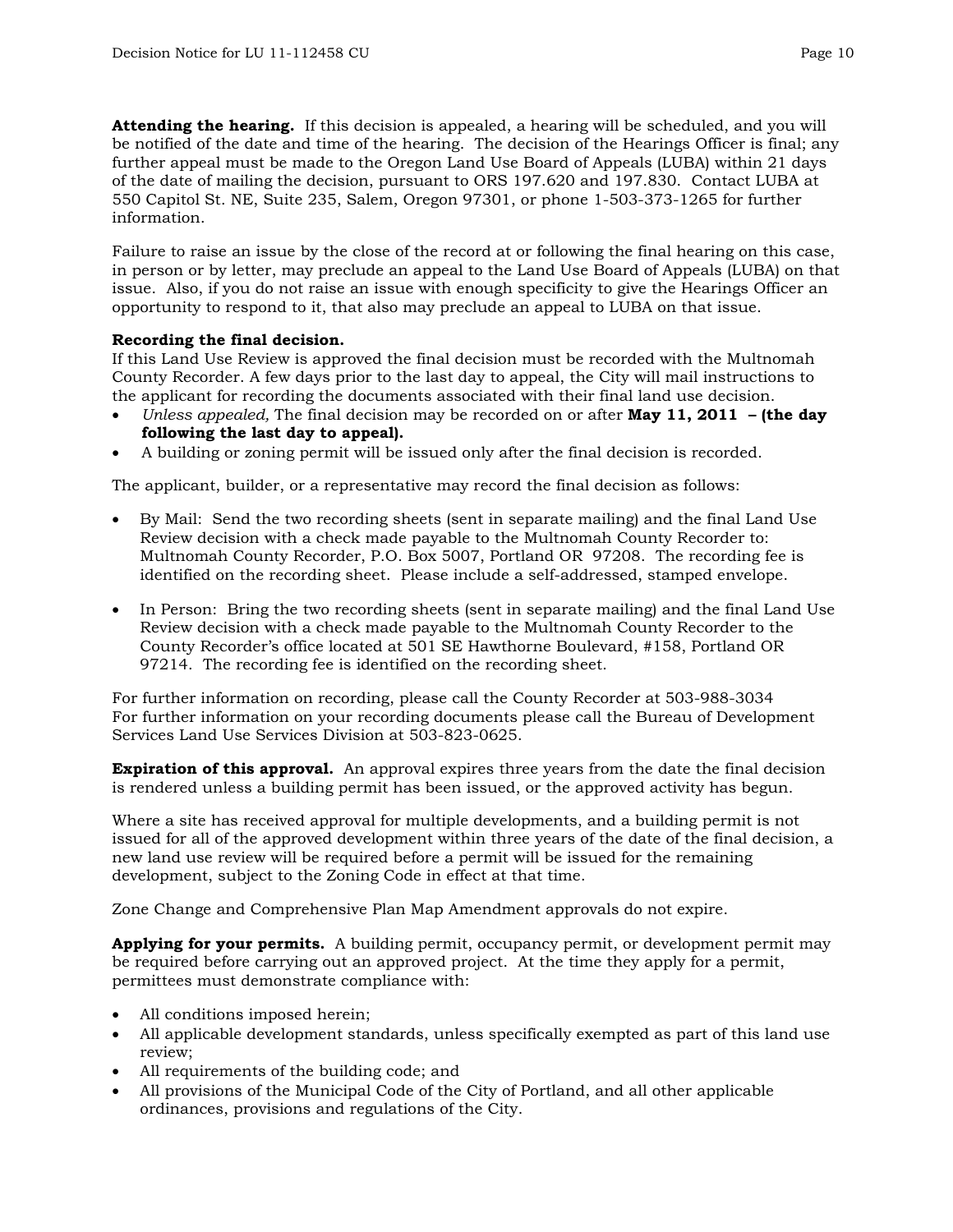#### **EXHIBITS**  NOT ATTACHED UNLESS INDICATED

## A. Applicant's Statement

- 1. Application, orignal narrative and plans
- 2. Additional information, received February 24, 2011
- 3. First request to extend 120 day deadline for final local decision
- 4. Second request to extend 120 day deadline for final local decision
- 5. Parking survey information, received April 11, 2011
- B. Zoning Map (attached)
- C. Plans/Drawings:
	- 1. Site Plan (attached)
	- 2. Floor Plans
	- 3. Elevation Drawings (attached)
- D. Notification information:
	- 1. Mailing list
	- 2. Mailed notice
- E. Agency Responses:
	- 1. Bureau of Environmental Services
	- 2. Bureau of Transportation Engineering and Development Review
	- 3. Water Bureau
	- 4. Police Bureau
	- 5. Summary of electronic responses from City agencies
- F. Correspondence:
	- 1. P. Anna Johnson, Secretary, Woodlawn Neighborhood Association
- G. Other:
	- 1. Historic Resource Inventory information on property

**The Bureau of Development Services is committed to providing equal access to information and hearings. Please notify us no less than five business days prior to the event if you need special accommodations. Call 503-823-7300 (TTY 503-823- 6868).**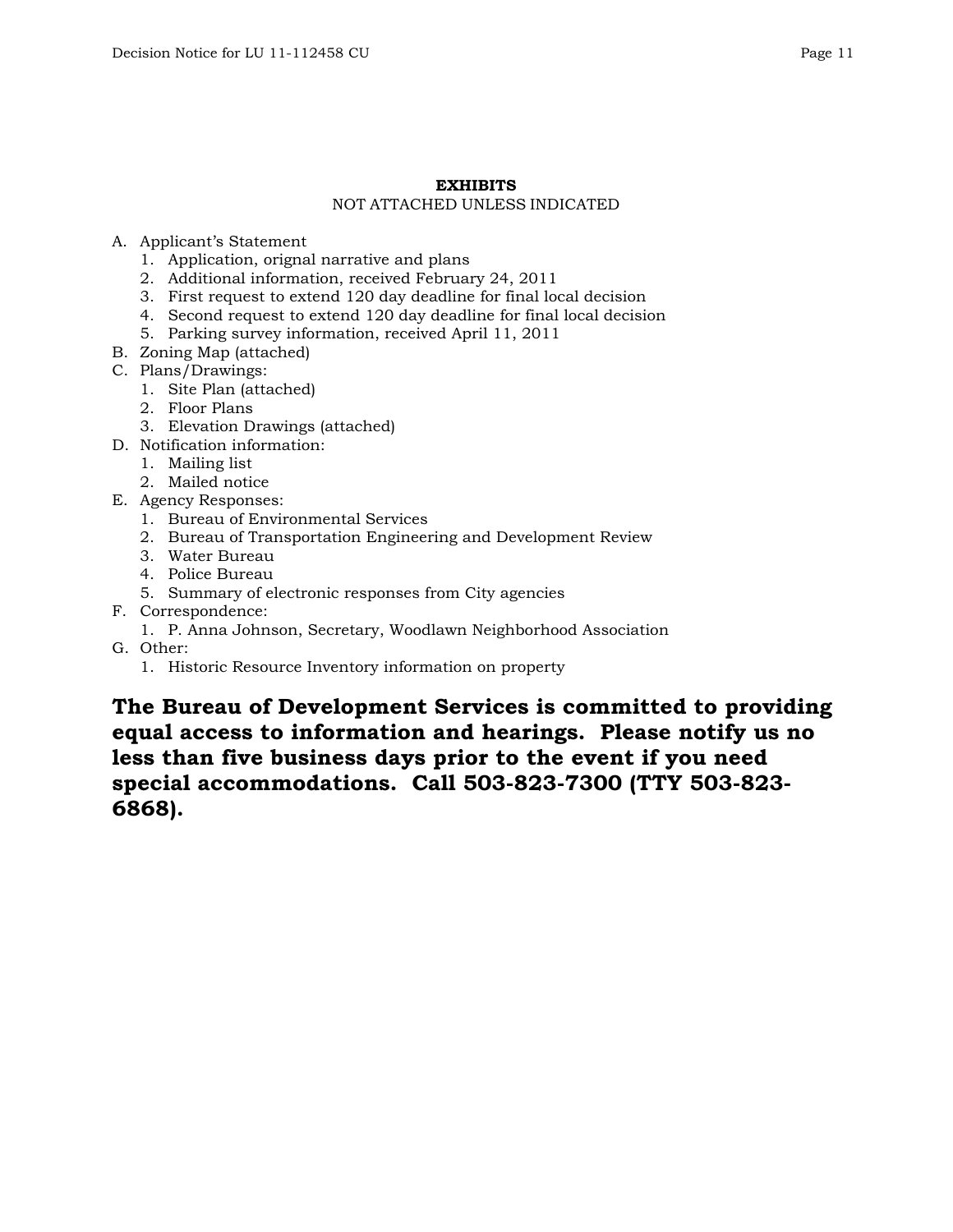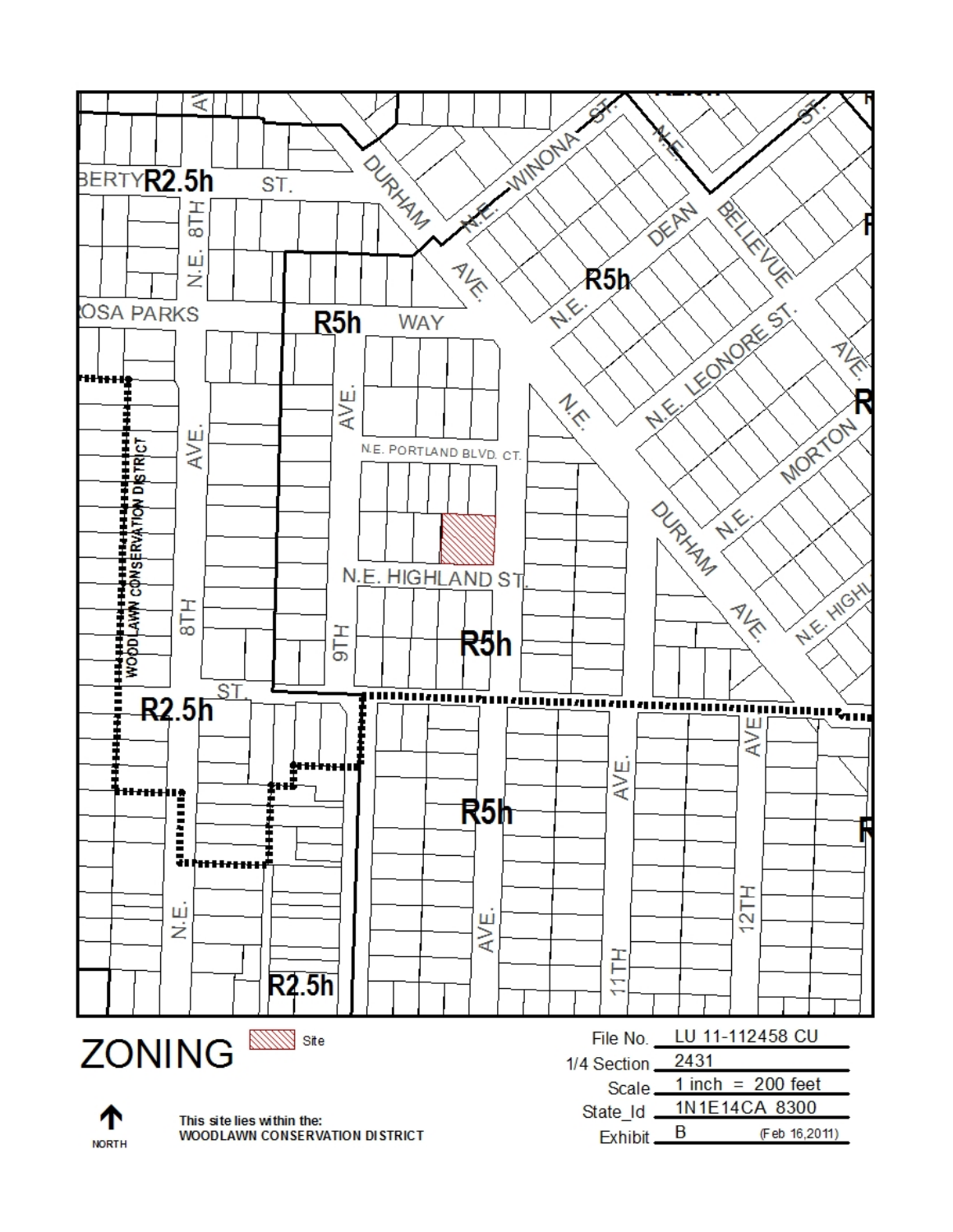